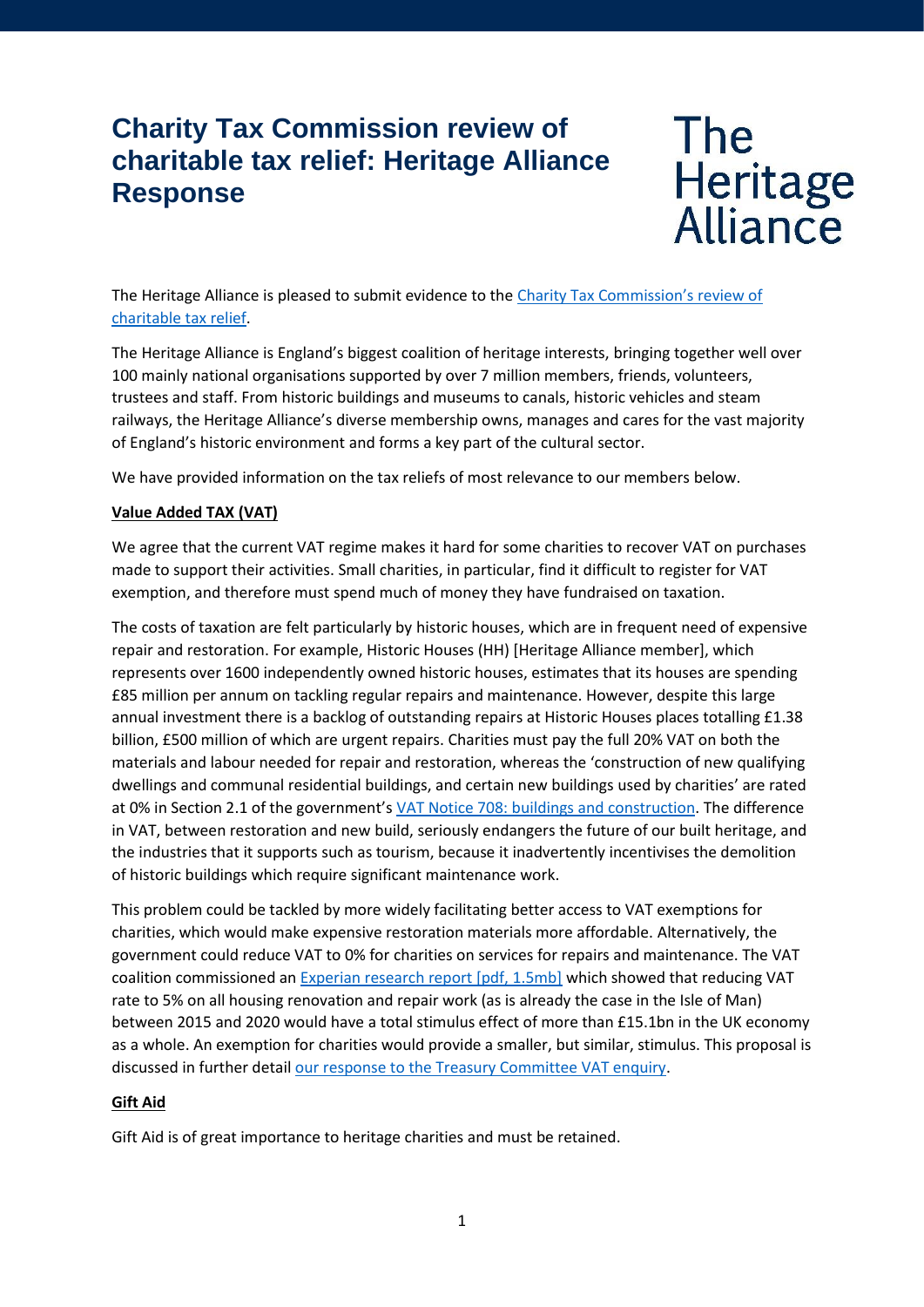We would like to see individuals being treated in a similar way to companies. In other words, we would like gifts in kind to be eligible for gift aid, particularly in the case of advice or services, given by individuals or companies who would normally expect to be paid.

Additionally, we believe it should be possible for expenses paid by an individual volunteering or employed by a company, which they choose not to reclaim, to be treated as a donation, and for gift aid to be applied accordingly. Currently, employees and volunteers must pay the expenses, claim them back, then donate an equivalent sum of money to the charity, to secure gift aid.

#### **Gift Aid Small Donations Scheme**

Again, the Gift Aid Small Donations Scheme is very helpful to heritage bodies and ought to be continued.

#### **Business Rates Relief**

Our members report that the Valuation Office, which assesses business rates, often appears to consider that organisations with significant social, cultural or educational value must therefore have monetary value and places high value on buildings such as museums as a result. Therefore, when looking at receipts, the Valuation Office appears to take a percentage of gross income (estimated from limited information) or it adopts the contractors approach.

However, we understand that the Valuation Office has not been consistent in its approach to dealing with heritage charities and their trading arms and whether shops and cafes have been rated independently of the property they are attached to. It is believed that, largely, where a shop is located in a part of the property that is not considered to serve any other function, it is subject to a separate valuation. Yet in most cases, the shops are also the admissions and membership recruitment points for Heritage Alliance member sites. Both these income streams are classified as charitable income and should therefore be subject to charitable relief.

At Kenwood House, for example which is free to visit, due to the terms on which the house was endowed, English Heritage (Alliance member) pays the business rates for the café operated by a concession caterer. The rates were £14,000 but after revaluation the payable rates rose to £146k. English Heritage has applied to Camden Council for charitable relief but has been told that this will be unlikely. English Heritage stresses that the profits from commercial activities undertaken at heritage & cultural sites are critical contributors to financial sustainability and, in the case of English Heritage, the profits from commercial activities are fundamental to the New Model plan to become independent of Government subsidy.

# More information on this issue can be found in our response to the Discretionary business rates relief [scheme.](http://www.theheritagealliance.org.uk/tha-website/wp-content/uploads/2017/04/Heritage-Alliance-business-rates-consultation-response-1.pdf)

We also would like to register our support for the continuation of the listed building empty business rate exemption. The scheme does not, as many argue, incentivise people to keep buildings empty, for a small tax exemption does not compensate for the disadvantages of keeping a property empty. The scheme is crucial for the continued protection of listed buildings. More information on the issue can be found in the government's ['Modernising Empty Property Relief'](http://webarchive.nationalarchives.gov.uk/20080305202122/http:/www.communities.gov.uk/documents/localgovernment/pdf/emptypropertyrelief) summary, which explains why the relief was kept, after a challenge in 2007.

#### **Insurance Tax Premium**

Over recent years the Insurance Tax Premium has more than doubled, the standard rate increasing from 5%, in 2011, to 12%, in 2017. This has had particularly serious consequences for heritage